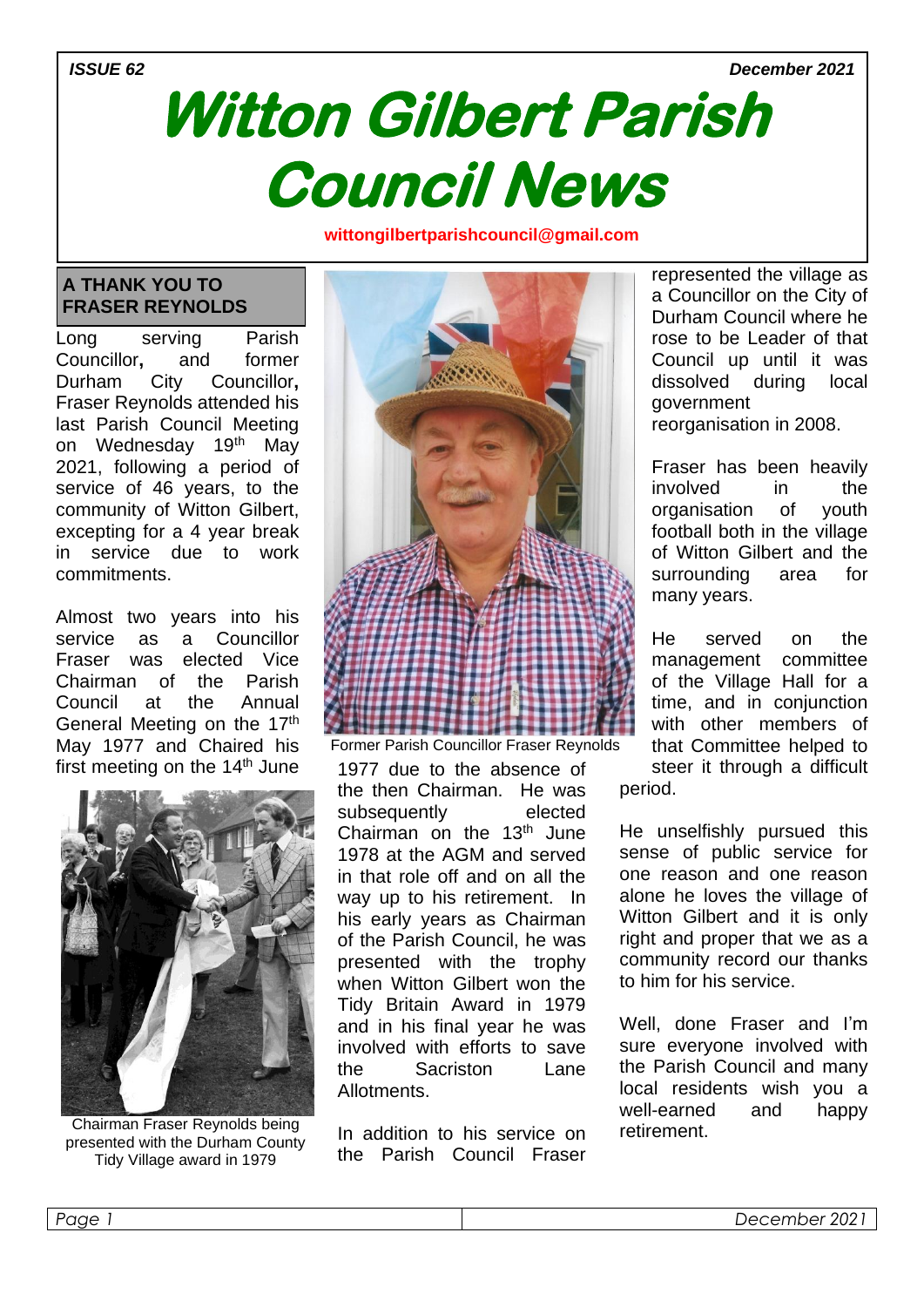# **WITTON GILBERT PARISH COUNCIL**

### *Christmas Tree*

In the previous edition of this newsletter the Parish Council asked for residents' views in the choice of a new permanently planted Christmas tree for the village planned to be in place for next Christmas. In light of the feedback received and after discussing the matter the Parish Council have narrowed it down to a choice of three species of tree. Members have decided to run a poll to further gauge residents' views.

You can share your views/preference directly with the Parish Clerk via Email at wittongilbertparishcouncil@g mail.com, or via Facebook; both the Parish Council and Witton Gilbert Facebook pages will have a poll that will remain active for the remainder of December. Alternatively place a cross in the box below corresponding to your preference, cut out and return to the Deputy Clerk at 7 Hillside, Witton Gilbert.

We are providing some information on the three candidate trees as follows in order to help our readers make an informed choice.

#### **Western Red Cedar**



The western red cedar is a medium to large-sized tree that grows up to 60 metres tall and 2.5 metres in diameter. Its trunk tapers rapidly and it has a long, even crown. Leaves are scale-like, arranged in flat, fan-like sprays.

#### **Nordmann Fir**



Is a large evergreen coniferous tree growing to 55–61 m tall and with a trunk diameter of up to 2 m.

----------------------------------------------------------------------------------------------------------------------------------------

The leaves are needle-like, flattened, glossy dark green above, and with two bluewhite bands of stomata below. The tip of the leaf is usually blunt, often slightly notched at the tip, but can be pointed, particularly on<br>strong-growing shoots on strong-growing shoots on young trees.

#### **Nellie Stevens Holly**



A dense growing variety with smooth, dark green, glossy leaves often up to 7.5 cm long. Versatile variety which can be grown as bush or small tree. Vigorous and fastgrowing, this Holly quickly grows into an attractive, broad pyramid-shaped evergreen, 6 to 9 metres high and 3 to 3.5 metres wide.

> **A Merry Christmas and a Happy New Year to all our readers**

| <b>Western</b>   | <b>Nordmann</b> | <b>Nellie</b>  |
|------------------|-----------------|----------------|
| <b>Red Cedar</b> | =ir             | <b>Stevens</b> |
|                  |                 | <b>Holly</b>   |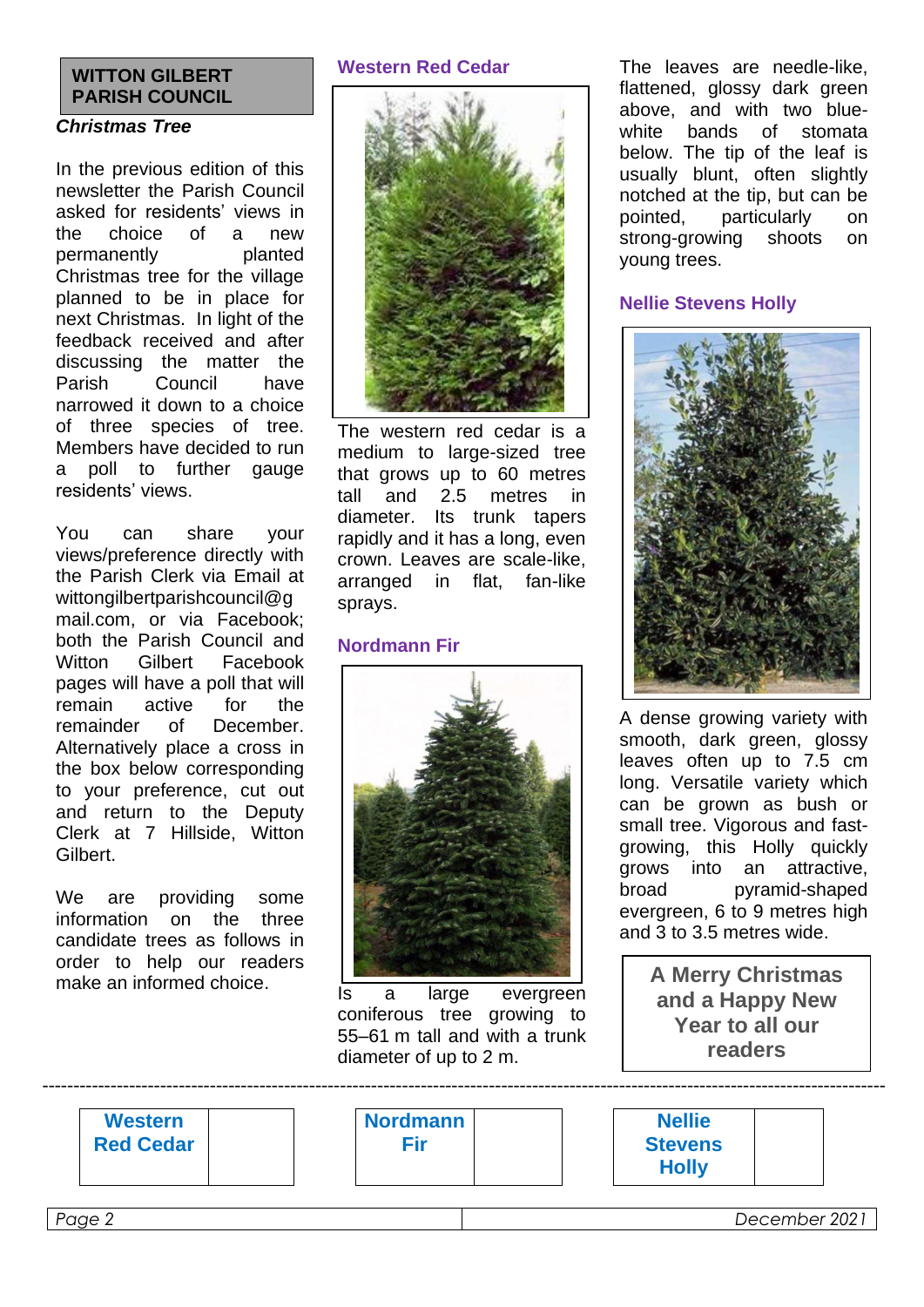#### *Parish Council Meetings and Contact Details*

Current members of Witton Gilbert Parish Council are as follows: -

| Daniel Lynch          | 07837278471 |  |
|-----------------------|-------------|--|
| <b>Neil Liddle</b>    | 07950440265 |  |
| <b>Arnold Simpson</b> | 3712161     |  |
| Lynne Hope            | 07904718423 |  |
| <b>Geoff Brown</b>    | 07540500073 |  |
| Lisa Watts            | 07592527174 |  |
| <b>Claire Simmons</b> | 07736936918 |  |
| Kristi Johnson        | 07758334238 |  |

Parish Council meetings are normally held on the second Monday of the month in the Witton Gilbert Community Centre at 6.30 pm. Anyone attending the meetings are currently being asked to consider wearing face coverings and to social distance in line with current government advice on Covid 19.

Members of the public wishing to attend a meeting may do so but must leave during confidential parts of the agenda. Residents may be given an opportunity to speak but this will be restricted to 15 minutes in total and is at the Chairman's discretion.

Agendas are published on the notice boards at Morrisons, at the top of Newton Street, at Briar Lea, and on the Parish Council website and minutes are available on the website and on the notice board at Morrisons.

The Parish Clerk can be contacted by Mobile phone on 07587568095 or by email on

[wittongilbertparishcouncil@g](mailto:wittongilbertparishcouncil@gmail.com) [mail.com](mailto:wittongilbertparishcouncil@gmail.com)

The Deputy Parish Clerk can be contacted on 01913711808, or by mobile phone at 07984027243 or by email at [wgassistantclerk@gmail.com](mailto:wgassistantclerk@gmail.com)

### *Fireworks Display*

Saturday November 6<sup>th</sup> 2021 saw the much anticipated return of the fireworks display at the Clink Bank field in Witton Gilbert after it was cancelled last year due to the Covid 19 Pandemic.

Unfortunately, we were unable to have a bonfire this year due to some stringent insurance requirements.

However, following some intensive discussions, by the Clerk and his Deputy, with the Council's Insurers and with the input of the organisers of the display, it was agreed at the last minute that a firework display could be held but without a bonfire.

Despite this the event was a great success with a large crowd of spectators turning up.

The Parish Council will likely review arrangements for next year in the hope that we can bring back the bonfire although this may involve looking at alternative sites.

**Please send items for future newsletters to the editor Mr. D. C. Rider**

**wittongilbertparishcouncil @gmail.com**

## *Christmas Fayre*

Following on from our successful Village Fun Day the Parish Council organised a Christmas Fayre at the Working Men's Club in Witton Gilbert that took place on Sunday 5th December.

There was an impressive selection of local businesses booked for the day including: festive flowers, handmade baubles, candles, clothes and beauty products.

Santa was there to meet the children and give them a little gift and a face painter was booked.

For those wanting a little Christmas spirit the bar was open!

There was a raffle and tombola with some amazing prizes with all proceeds going to our amazing local charity, **CHAD!** 

#### **REMEMBRANCE SERVICE**

Sunday the 14<sup>th</sup> November once again saw local dignitaries, serving military personnel, and members of the public gather at the War Memorial in Witton Gilbert, to pay tribute to the fallen of two World Wars after the event had to be cancelled last year due to the Covid pandemic.

The Parish Council was represented by Councillor Dan Lynch the Chairman who laid a wreath on behalf of the Council as well as several other Councillors and both the Clerk and Deputy Clerk.